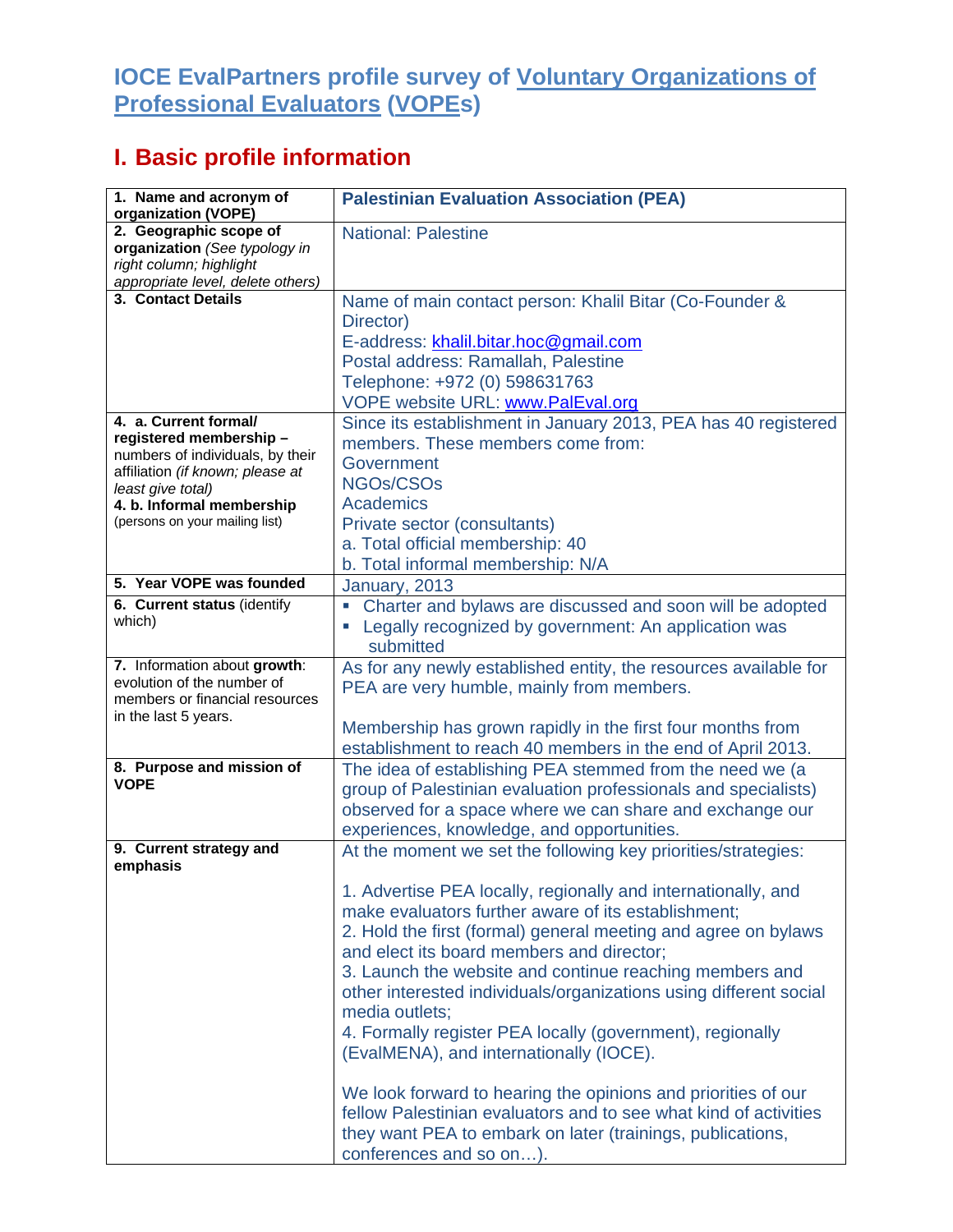| 10. Organizational capacity:<br>Please describe your<br>governance structure,<br>leadership, services provided,<br>finances, human resources,<br>linkages with other<br>organizations, etc. | Charter and bylaws are discussed and soon will be adopted.<br>Co-Founders and Director are now leading the process entirely. |
|---------------------------------------------------------------------------------------------------------------------------------------------------------------------------------------------|------------------------------------------------------------------------------------------------------------------------------|
| 11. Means of communication<br>with members, e.g. newsletter,<br>listserv, publication, website                                                                                              | Face-to-face meetings, e-mails, social media (especially PEA<br>LinkedIn Group), and the website.                            |
| 12. Past events (e.g. during<br>past year)                                                                                                                                                  | N/A                                                                                                                          |
| 13. Forthcoming key events/<br>conferences - dates, location                                                                                                                                | First general meeting, May, Ramallah, Palestine.                                                                             |
| 14. Name and e-address of<br>person submitting this<br>information                                                                                                                          | Khalil Bitar (Co-Founder and Director)<br>E-mail address: Khalil.bitar.hoc@gmail.com                                         |
| 15. Date of this update                                                                                                                                                                     | April 28, 2013 (Second update)                                                                                               |

## **II. Experience with Evaluation Capacity Building**

| 1. Background: Please provide       |  |
|-------------------------------------|--|
| a brief history of the formation of |  |
| this organization (VOPE).           |  |
| 1.1 Who were/are the key            |  |
| players?                            |  |
| 1.2 How many members do you         |  |
| have on your governing board/       |  |
| committee?                          |  |
| 1.3 What are the main existing      |  |
| strengths that your VOPE is         |  |
| trying to capitalize on?            |  |
| 1.4 What are the main               |  |
| challenges that your VOPE is        |  |
| trying to address?                  |  |
| 2. Organizational motivation:       |  |
| What were/are the driving forces    |  |
| of the VOPE and its historical      |  |
| development?                        |  |
| 3. Evaluation Capacity              |  |
| Building: What has your VOPE        |  |
| done to promote evaluation          |  |
| (M&E) capacity?                     |  |
| 4. Context / target entities:       |  |
| More specifically, who are the      |  |
| persons or institutions your        |  |
| organization seeks to influence     |  |
| (to strengthen evaluation           |  |
| capacity)? For example:             |  |
| 4.1 Technical capacities to         |  |
| supply quality evaluations,         |  |
| partnering with experts, local      |  |
| universities or others to           |  |
| provide training for                |  |
| members, etc.;                      |  |
| 4.2 Strengthening VOPE              |  |
| organizational capacity itself;     |  |
| 4.3 Enhancing the enabling          |  |
| environment for evaluation,         |  |
| including strengthening the         |  |
| demand for and use of               |  |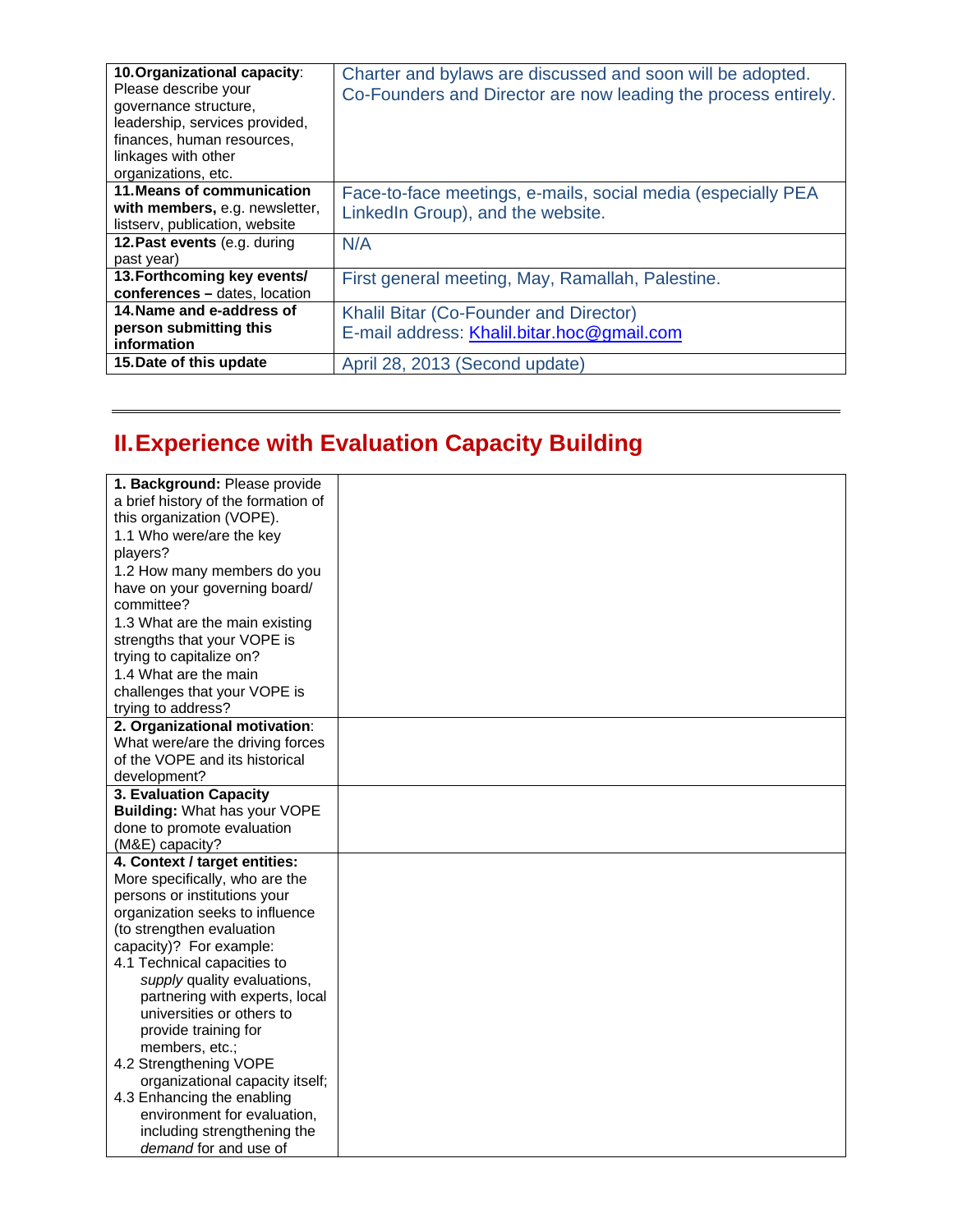| evaluations by policy                    |  |
|------------------------------------------|--|
| makers;                                  |  |
| 4.4 Influencing governmental             |  |
| policies related to evaluation,          |  |
| evaluation designs and                   |  |
|                                          |  |
| implementation of M&E                    |  |
| systems, etc.                            |  |
| 5. Public accountability: Is your        |  |
| VOPE helping to strengthen               |  |
| oversight and transparency of            |  |
| government programs? If so, in           |  |
| what ways? Can you share any             |  |
| success stories of evaluators or         |  |
|                                          |  |
| others promoting public                  |  |
| accountability?                          |  |
| 6. More specifically, what are           |  |
| some of the key themes for               |  |
| which you advocate? For                  |  |
| example, are you promoting               |  |
| issues related to cultural               |  |
| sensitivity, equity, social justice,     |  |
| empowerment, transformation,             |  |
| gender, environment, poverty? If         |  |
|                                          |  |
| so, please describe or attach            |  |
| relevant documents.                      |  |
| 7. Methods: Experiences in               |  |
| strengthening skills of individual       |  |
| members, by (for example):               |  |
| organizing workshops led by              |  |
| local experts;                           |  |
| organizing webinars with                 |  |
|                                          |  |
| international speakers;                  |  |
| designing and delivering e-              |  |
| learning programmes;                     |  |
| • administering mentoring                |  |
| programmes; etc.                         |  |
| 8. Standards: Has your VOPE              |  |
| developed professional                   |  |
| standards/ethical codes/                 |  |
|                                          |  |
| competencies (or adheres to              |  |
| those developed by others)? If           |  |
| so, please provide                       |  |
| documentation.                           |  |
| 9. Job opportunities: Do you             |  |
| share employment/ consultancy            |  |
| opportunities with evaluators on         |  |
| your database?                           |  |
| 10. Progress and results: What           |  |
| progress has been achieved so            |  |
|                                          |  |
| far in any of the above or other         |  |
| domains? What are expected               |  |
| and unexpected results                   |  |
| achieved?                                |  |
| 11. Lessons learned:                     |  |
| Recommendations/ tips to others          |  |
| for good practices on how to             |  |
| organize and sustain VOPEs like          |  |
|                                          |  |
| yours.<br>12. Next steps: What does your |  |
|                                          |  |
| organization plan to do next?            |  |
| 13. Willing to share with other          |  |
| VOPEs? For example, would                |  |
| you be interested in forming             |  |
| peer-to-peer partnerships with           |  |